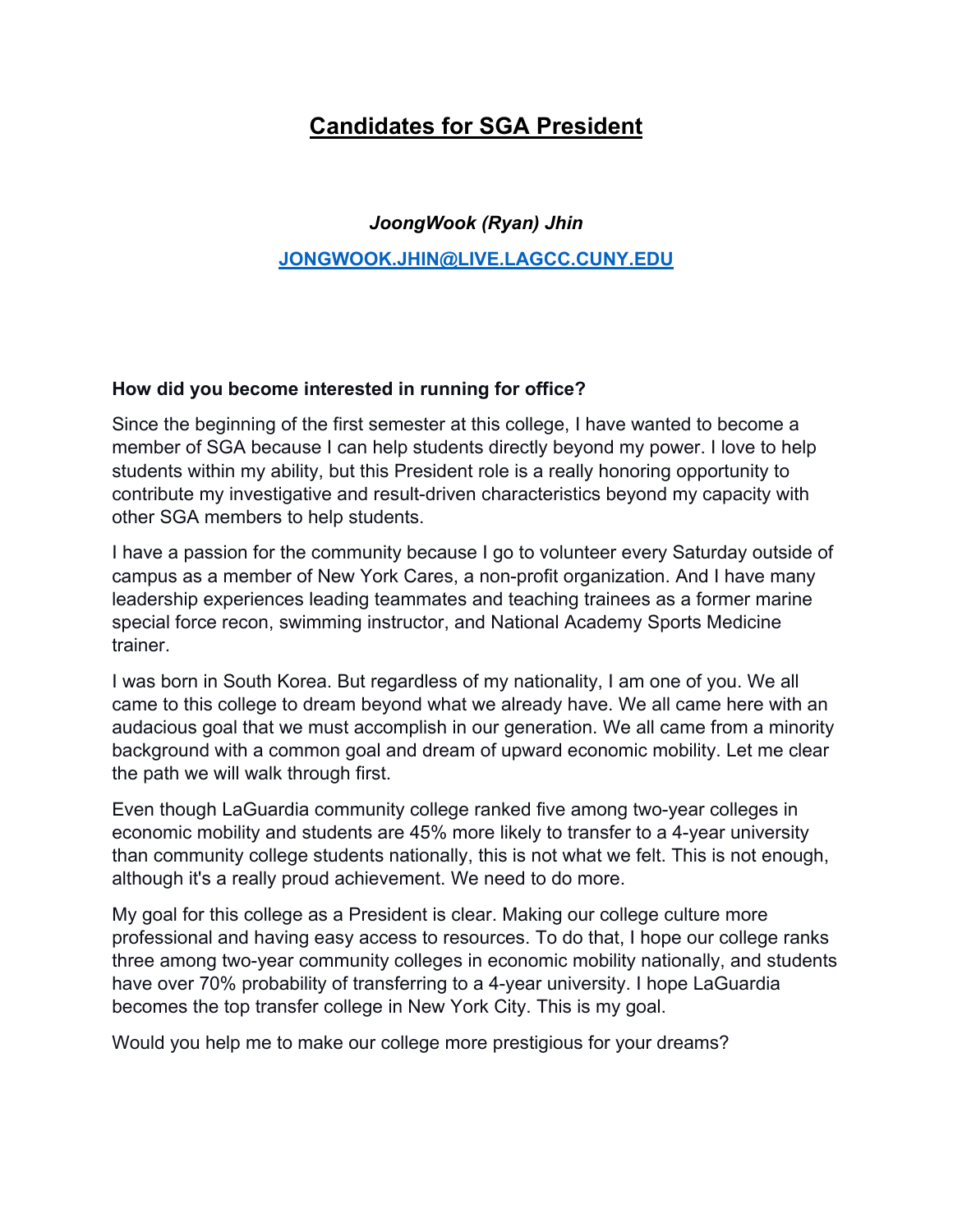#### **What are some of the principles that guide you as a leader?**

Community first to serve.

In other words, always team first. I used to talk about this principle when I was a marine. One individual cannot dare accomplish anything by himself. I always needed a team. And thankfully, I also had an opportunity to study with you here because of support from my family. I'm really grateful every day.

Responsibility is always on me.

"The buck stops here." President Truman always put this phrase on his desk while working in his oval office. A leader should be the last person who takes all teammates' mistakes because it could have been done differently if the leader had known the risk in advance or ordered differently. It is always the leader's fault.

I used to blame myself when the result came out different than I thought. And whenever I tried to find problems in myself, the solution always came out. That's how I survived a difficult drill with my teammates in the military and how I made my trainee lose weight 20 pounds within three months.

Patience, kindness with empathy, and courtesy.

These three virtues are my life principles whether I am a leader. I always remember these virtues as principles when I meet people because these define human beings. I always try to listen first with patience when I meet people with unpolite manners and emotions because that's not their fault. But by listening to their issues, they can have a chance to find problems. And that is the moment I can suggest my solution. I give my answers straightforwardly but with kindness in courtesy. I have never had a case where I couldn't solve an issue with these soft principles.

#### **If elected, what is one important issue to students, and how do you plan to address it in your role?**

As I mentioned above, my goal is to make our college more professional and have easy access to resources.

But to do that, student engagement and involvement are the top priority for both school and students. However, students won't participate when we scream "engagement." We need a really simple access method to resources and great quality of resources. For example, I will focus on making quality transfer guidelines in HSAC and regularly hold career seminars for all students. If the quality of the seminar is good, more students will participate. And I'm going to emphasize how helping the school itself helps students' careers and life.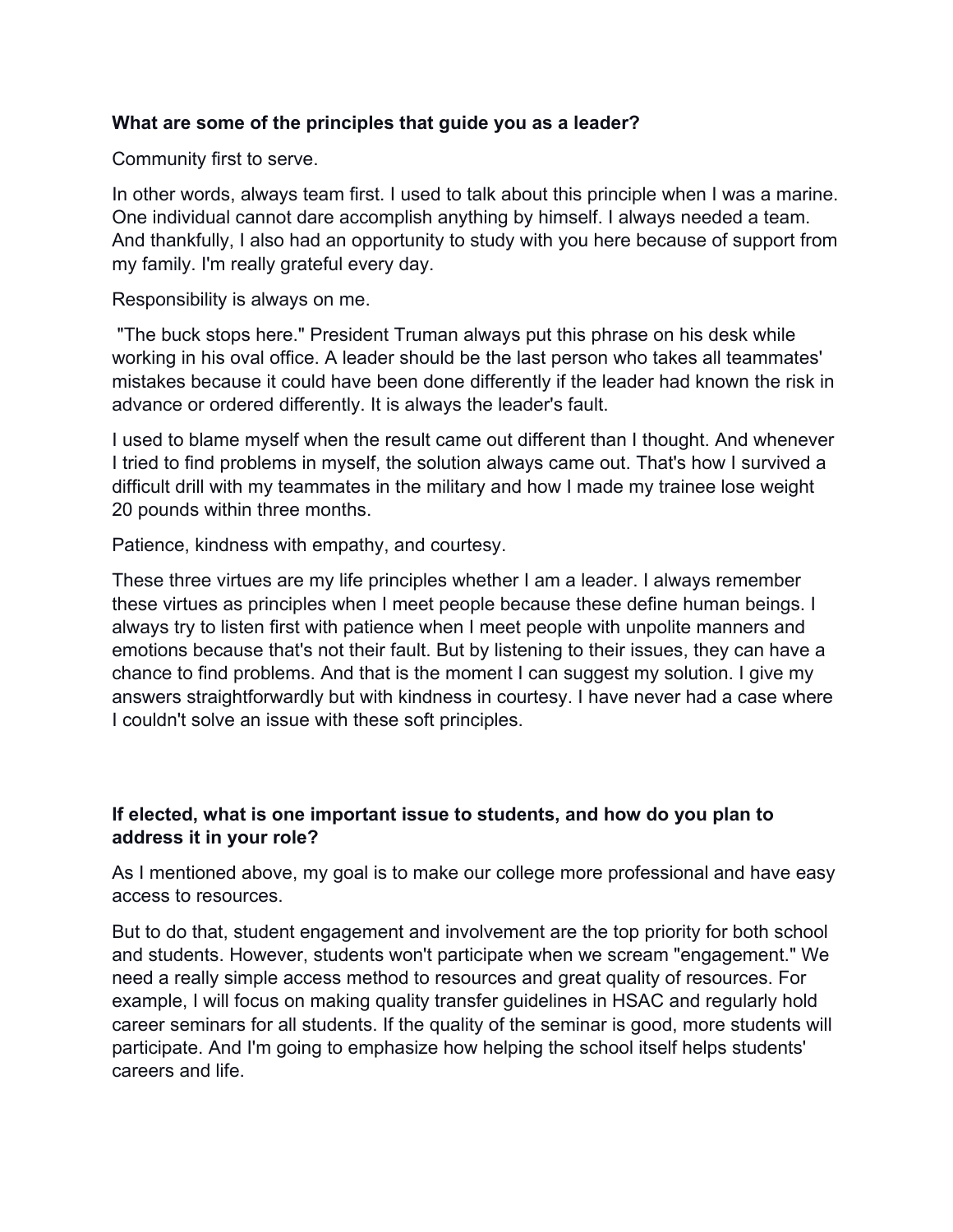Fostering and tightening the community, then, is my one important issue. I will gather professional resources for transfer or career after graduation to upward economic mobility and hold regular meetings.

And I'm going to make a professional LaGuardia Alumni network group, whether it is an offline or online community on Linkedin. Especially, LaGuardia has no active alumni group right now on Linkedin, and we need a really active group that our successful alumni can come to hold seminars regularly for students. And sometimes, I will invite top Ivy league school students who can really give us career or transfer advice.

Fixing small issues is also important. Many students know some vending machines in our buildings don't work even though they look normal. Some machines never accept Apple pay or card even though they have a sign for them. I'm going to talk with the vending machine supplier and the school to fix it. Too tiny desks and chairs are also problems. They are integrated into one set, so it's very inconvenient. We need to fix it to have a quality class while seating comfortably.

#### **Why should a student vote for you to represent them?**

If you want to experience the fastest change during your college life, I'm here to help you. It doesn't matter if we are Hispanic, Black, White, and Asian. We all came from minority groups, and we have a common goal with audacious dreams that our future generations will be better. I am one of you. Let me help our college be more prestigious and fun with your help so that we all fulfill our life goals during this college. Let's vote.

*Lucia Chavira* 

**[LUCIA.CHAVIRA@LIVE.LAGCC.CUNY.EDU](mailto:LUCIA.CHAVIRA@LIVE.LAGCC.CUNY.EDU)**

#### **How did you become interested in running for office?**

On the first day of enrolling at LaGuardia this Fall. I became interested in Student Government. The position of event and program coordinator has always been an integral part of my identity. Throughout junior high and high school, I served as a member of the student government. In this role, I oversaw many projects dealing with increasing school spirit through assembly activities. In retrospect, it is important to demonstrate a proactive leadership style as well as to listen to the needs of the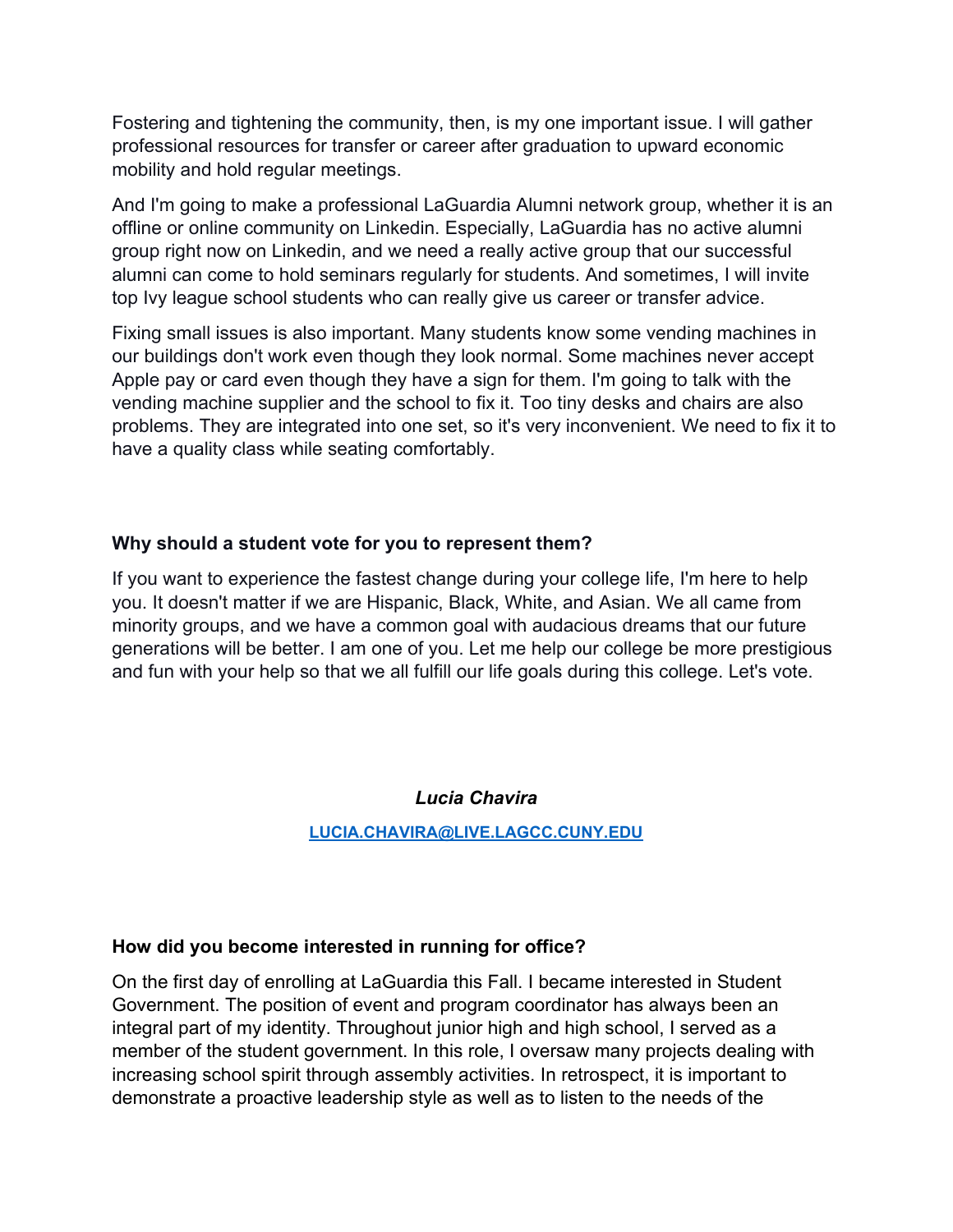students. Taking on the task of running for office is both an energetic and enjoyable way to improve the self. Being a part of LaGuardia's Student Government will not only allow me to grow, but it will promote change. In running for the position of Events and Program Coordinator, I hope to bring attention to and encourage student involvement in programs that have the objective of improving our campus and its surrounding environment.

#### **What are some of the principles that guide you as a leader?**

A good set of values and principles are essential for the composition of becoming a great leader! The principles of courage, empathy, effective communication and a desire for personal growth have provided me with the ability to thrive in a complex and challenging world. As a student, I long to be a voice for change through student government. The ability to use courage and empathy to implement change is vital for effective communication and personal growth. My experience as a leader in my high school's student government led me to be proactive and taught me how to effectively communicate with my peers. Taking the time to listen to and acknowledge student concerns will facilitate proactive change. An important part of the student government's function is to proactively identify and prevent potential problems. Due to my unique position in my family as an identical twin and as a sister of four, I am able to recognize and be proactive at problem-solving. My role as a sister of four, and more importantly as an identical twin, has enabled me to recognize and respect a diverse range of challenges.

#### **If elected, what is one issue that is important to students and how do you plan to address it in your role?**

School spirit at LaGuardia is a top concern for students today. Several students have shared concerns regarding the lack of school spirit throughout the campus. Currently, there is little to no school spirit - the hallways at LaGuardia are devoid of energy, and feel as if we are all commuter students without any connection to campus. Increasing school spirit will catapult an increase in grades and attendance. Increasing student activities through events and interactive programs will in fact reduce the dropout rate. As an Event and Program Coordinator, I aim to create events that will bring students closer together, and thus foster a greater school spirit.

#### **Why should a student vote for you to represent them?**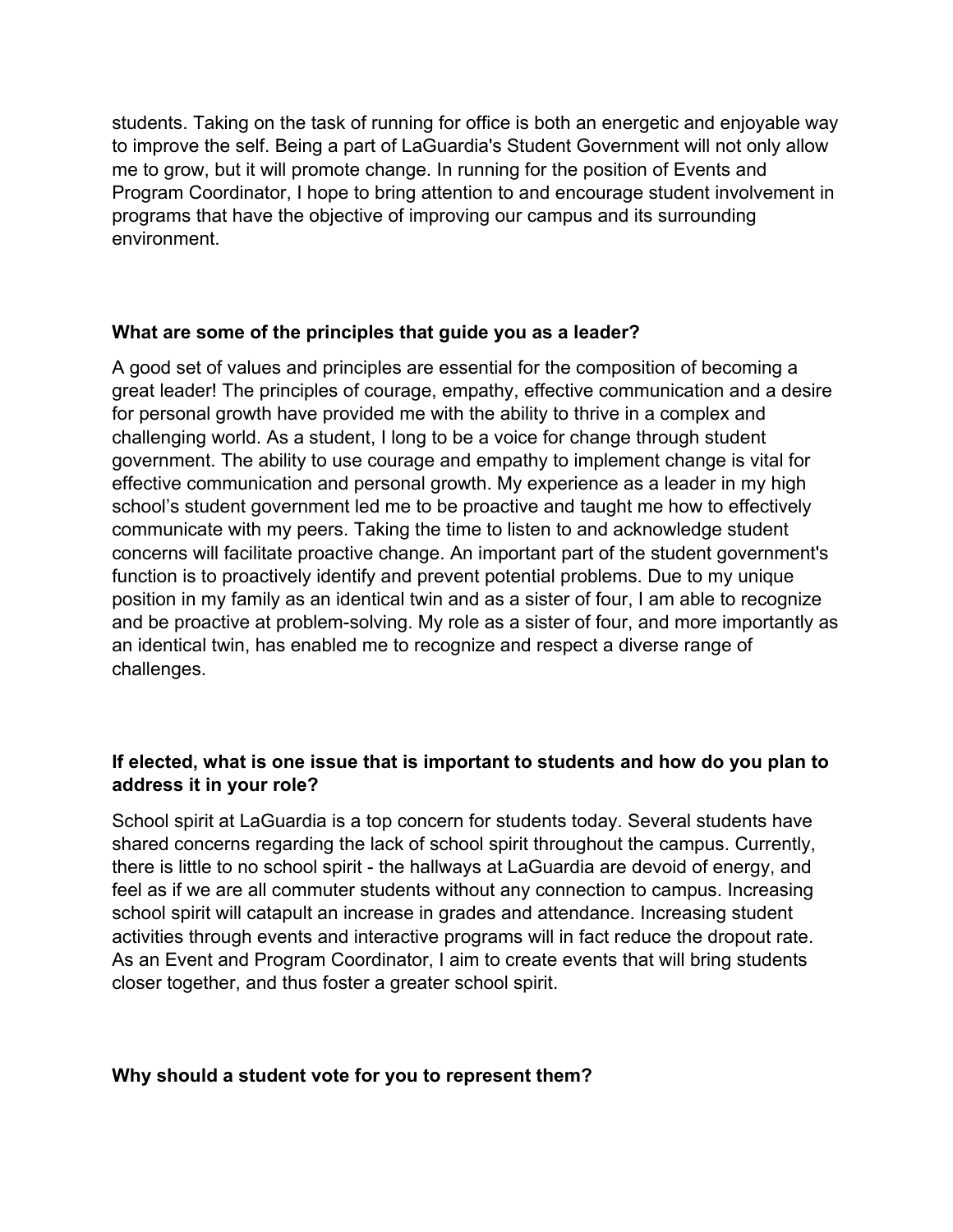A vote for me is a vote for community, self belonging, and school spirit.

Students who exhibit school spirit, go beyond supporting their school. They do better academically, are more socially and civically engaged, and are therefore generally happier. The task of representing a student body without a sense of campus will pose challenges, but it is these very challenges that I am honored to undertake.

# **Candidates for SGA Vice President**

#### *John Bahia*

**[john.bahia@live.lagcc.cuny.edu](mailto:john.bahia@live.lagcc.cuny.edu)**

## **How did you become interested in running for office?**

What interested me in running for office? I want to get involved in my school affairs and advocate the voice of my peers at LaGuardia Community College. I am very interested and willing to contribute my time and effort to my college's community so that we can instill better leadership that will represent the student body more accurately and demand better learning conditions for all students that attend LaGuardia Community College.

#### **What are some of the principles that guide you as a leader?**

I have the patience in my fellow students and the compassion to relate with the general student population on a personal level. I completely understand what the average student is going through especially during these harsh moments, and I am willing enough to always have an open mind to listen to the concerns and best interests of the students of LaGuardia Community College.

#### **If elected, what is one issue that is important to students and how do you plan to address it in your role?**

There are many issues and things that we should work on as a collective union of students, especially for the people who get elected in the Student Government. When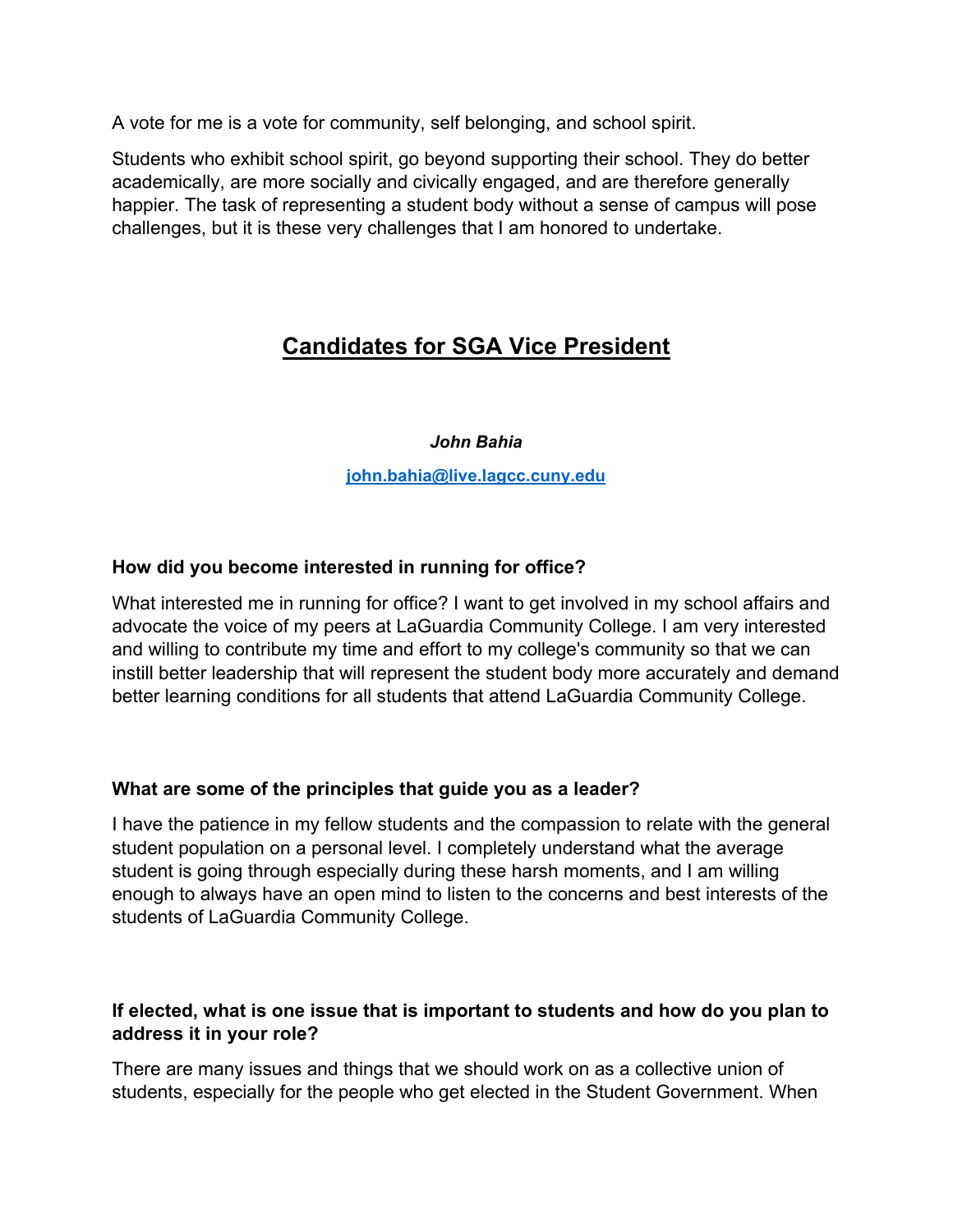I'm elected, I am going to help further expand the knowledge of all the great opportunities and resources that students can take advantage of here at LaGuardia Community College. I am going to do that through better community outreach, cooperating and working with faculty and staff and by always being present and active in the school community. We must let students know about the opportunities that are there for them, and that they can achieve a lot with what we have here.

#### **Why should a student vote for you to represent them?**

My peers should vote for me because I believe that I am one of the most caring, dedicated, and willing to make LaGuardia Community College a better place to learn and get an education with dignity and respect. I have the experience and the right intentions to push for a better LaGuardia for all students. I will never stop fighting for my schoolmates, and I will listen to them. I will make a guarantee that, in the responsibility that will be instilled upon me, we will have a better LaGuardia than in the past years. My best interests in this race are of my peers and all their dreams and aspirations that they brought the first time they walked in to get a quality college education.

# **Candidates for SGA Event & Program Coordinator**

#### *Syed Washeed*

# **[SYED.WAHEED@LIVE.LAGCC.CUNY.EDU](mailto:SYED.WAHEED@LIVE.LAGCC.CUNY.EDU)**

#### **How did you become interested in running for office?**

I'm very interested in running for office because I've always been very passionate about helping others, solving problems and managing my own duties and responsibilities. I achieve a very unique sense of accomplishment and contentment whenever I have been able to successfully help someone in need or have been able to find solutions to problems as they arose. I see this as the perfect opportunity to help the students, the college, and the other members of SGA and utilize my own leadership skills.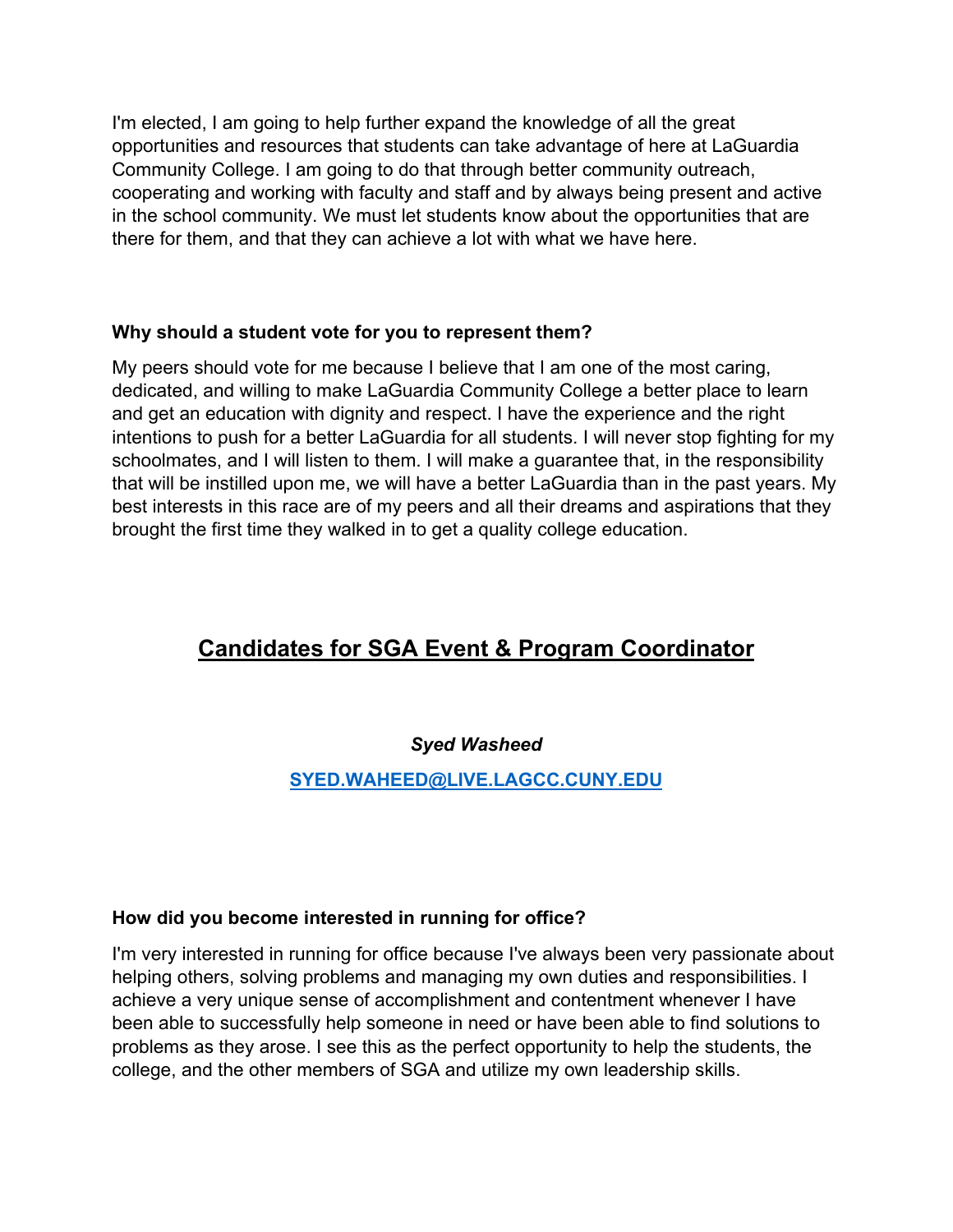## **What are some of the principles that guide you as a leader?**

The principles that guide me as a leader are quite frankly, the principles that guide me as an elder brother, a son who must take responsibility for his family and to be a friend in need. Some of them are - Being a listener. Respecting everyone; Even the ones who may not agree with me. Self-awareness and consistently learning from mistakes. Seeking and taking responsibilities. Passion and Motivation.

## **If elected, what is one issue that is important to students and how do you plan to address it in your role?**

I've come across many students who are interested in being involved in campus life whether it be through club activities, social events and the honors program but somehow found the process to be daunting and ended up never taking the initiative. I want to address the issue through making the information regarding all resources available to students simplified and providing guidance through events, since building a sense of community is very important among students.

# **Why should a student vote for you to represent them?**

I always strive to be empathetic, helpful and a person who can provide guidance and take responsibility. As Ben Parker says, "With great power, comes great responsibility"; I may not have Spiderman abilities, but I am confident in the ones I have and have always managed to carry out the responsibilities bestowed upon me. Furthermore, the people who know me in my personal, social, student or career life describe me as a person who would always be available for anyone who might need help and someone who makes sure that none of his duties are left unattended.

# **Candidates for SGA Secretary**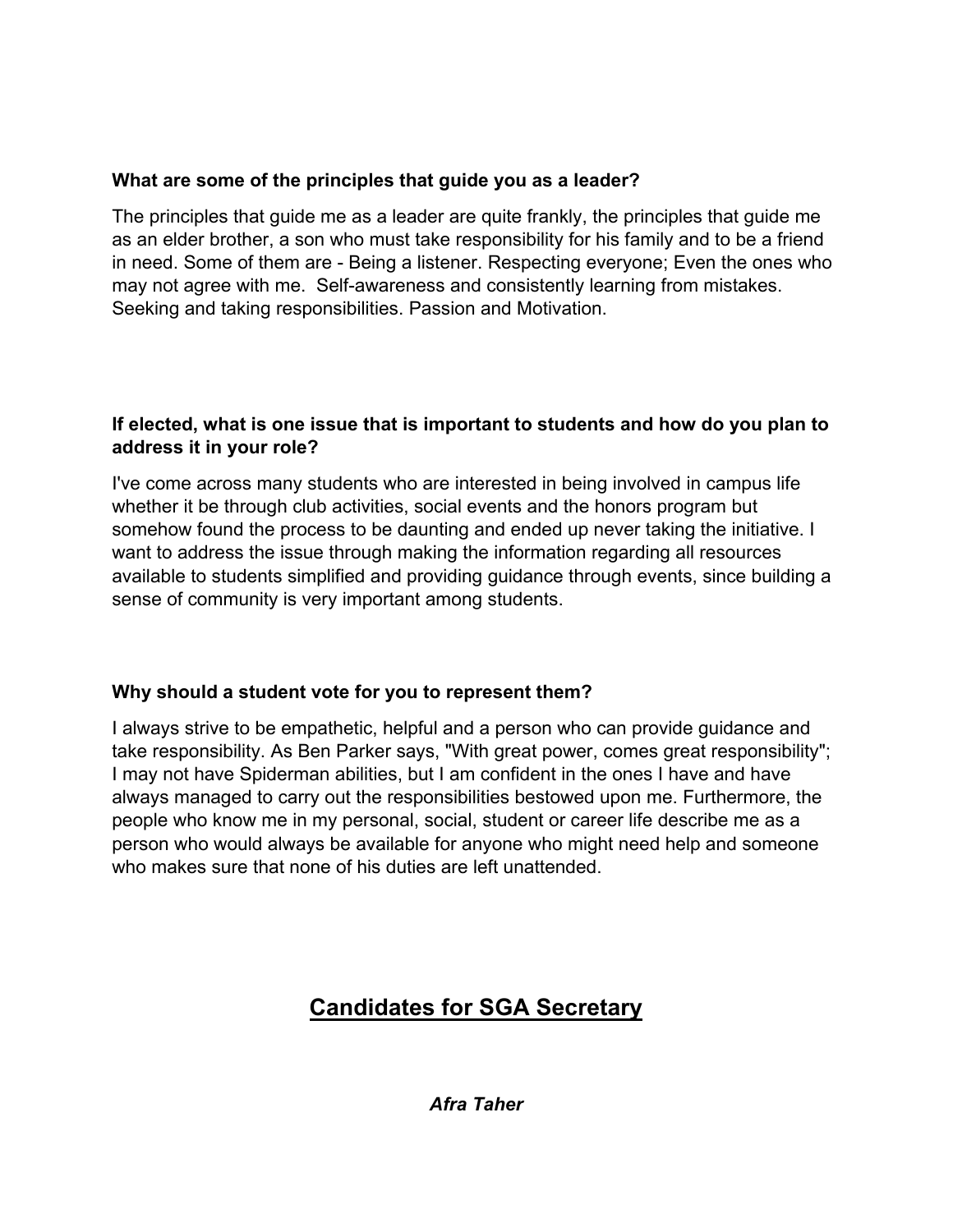#### **[AFRA.TAHER@LIVE.LAGCC.CUNY.EDU](mailto:AFRA.TAHER@LIVE.LAGCC.CUNY.EDU)**

#### **How did you become interested in running for office?**

My name is Afra Fariha Taher. I arrived in the United States in 2021 and began my undergraduate studies in the Fall semester of 2021. I've always wanted to participate in campus activities to serve the students and the community. I am currently pursuing computer science in LAGCC. My objective is to encourage females in STEM, as well as anybody who is afraid of studying technology and Science. The position for which I am running is an excellent opportunity to encourage women. We can host a variety of events to show the increasing tech sectors and the present expansion of career areas in the technology industry. We can encourage everyone, especially females, who are less likely than males to pursue STEM fields. Another reason for my interest in this role is to help those who are hesitant to express themselves in front of others to gain selfconfidence. Many people want to say a lot but lack the courage to speak in front of a large group. I want my classmates, any new students, or anybody else to come to me and tell me about their concerns, and I will try to give them the greatest possible solution and build their confidence in doing or saying whatever they want. I will be honored if I get elected to run the office and get a chance to represent myself and work for this community.

#### **What are some of the principles that guide you as a leader?**

A leader, in my opinion, should have a strong point of view and constantly believe that what is good for everyone is right. I've always had faith in myself. Before I do anything, I give it a lot of thought. I strive to respect everyone's viewpoint, and if I ever become a leader, I feel I will do what everyone agrees on. I've always completed tasks on time, and taking responsibility is one of the leadership principles that I follow. One of the key requirements for effective leadership is motivation. I enjoy motivating and encouraging others. Planning is another key concept of leadership. There should be planning before working in a group or for others. I've always followed a routine that allows me to work efficiently. Also, I feel that for a leader, scheduling is always the best option.

#### **If elected, what is one issue that is important to students and how do you plan to address it in your role?**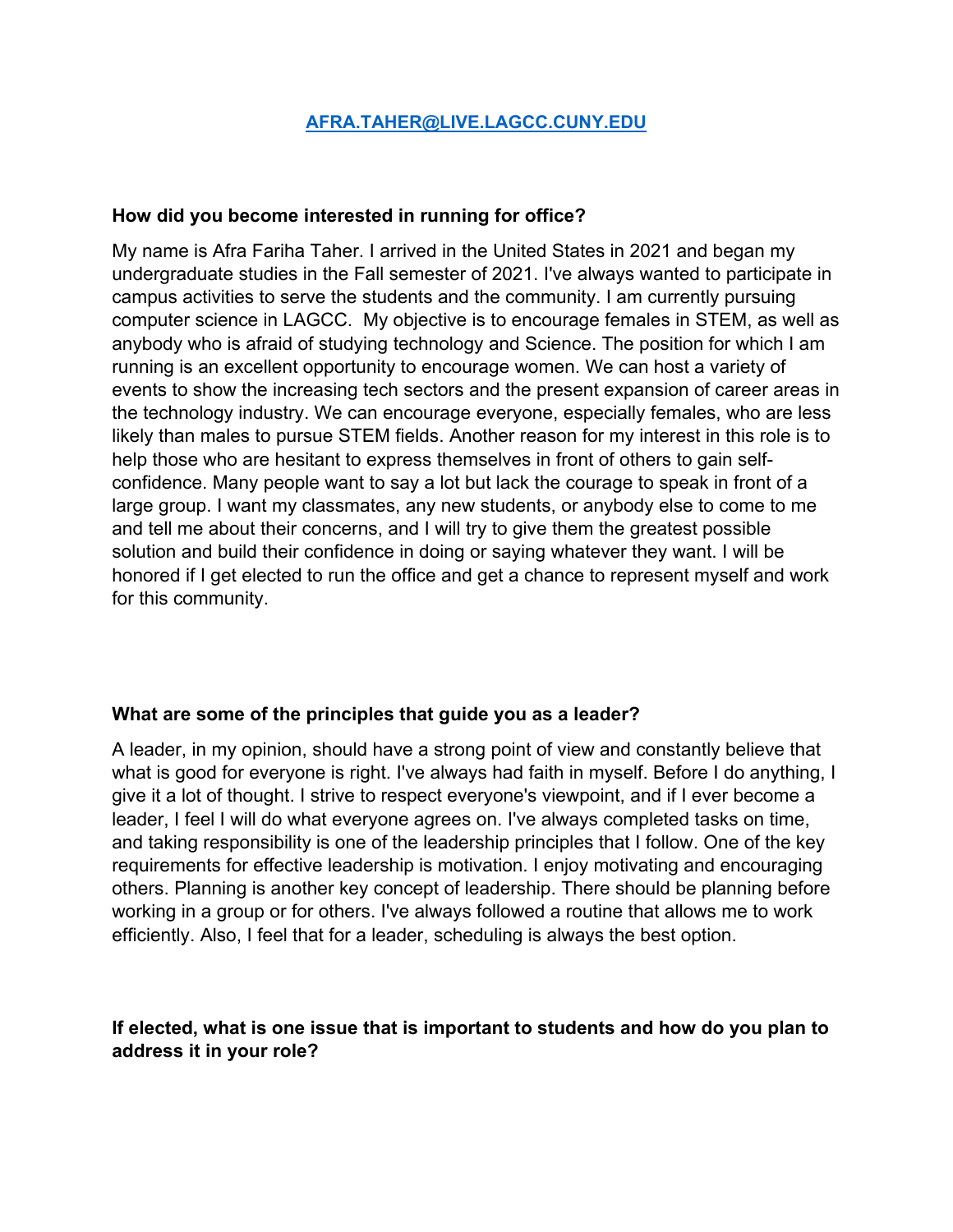The position I am running for election is SGA Event and Program Coordinator. There will be different events that will be occurring in future. One of the most pressing concerns I feel the students have is a program or event that is in sync with the latest. According to today's students, they always want a program that isn't boring and that they can enjoy. Regarding my role If I am chosen for any program, I would want to arrange any event with my team based on the preferences of the students and how they would enjoy the event. Because, at the end of the day, when we design an event, it is always for the students, and it should be something that everyone enjoys. I will attempt to arrange everything in such a manner that everyone will appreciate and enjoy it, from the youngest to the oldest.

#### **Why should a student vote for you to represent them?**

I am a highly social person who is also extremely dedicated to my work. If students vote for me, I will do everything I can to assist them. I am a trustworthy individual that strives for perfection in all I do. As a result, students, team members, and seniors can count on me. I am a forward-thinking individual that believes in achieving self-sufficiency and a happy life by hard effort. Anyone who knows me well understands how attentively I work. I am a hard worker with a positive mindset. That's all I have to say about myself, and I'm crossing my fingers that I'll be chosen, but students should absolutely vote for the candidate they believe would be best for them.

*Taranjit Singh*

# **Candidates for SGA Treasure**

# **Candidates for SGA Parliamentarian**

*Faury A.Abreu de Jesus* **[FAURY.ABREUDEJESUS@LIVE.LAGCC.CUNY.EDU](mailto:FAURY.ABREUDEJESUS@LIVE.LAGCC.CUNY.EDU)**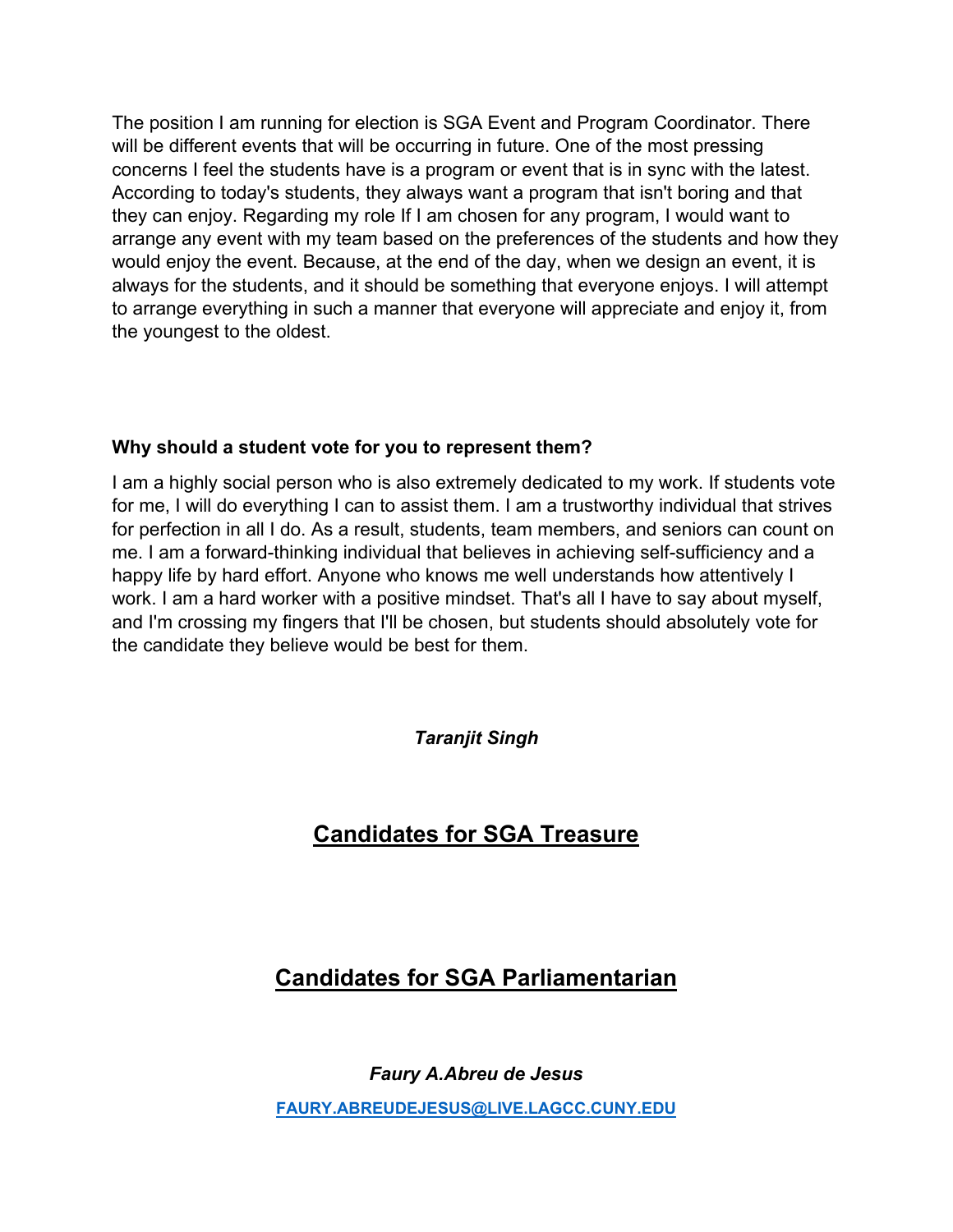# **Candidate for SGA Academic Representative - Health Science**

*Sahar Kaafarani* 

**[SAHAR.KAAFARANI@LIVE.LAGCC.CUNY.EDU](mailto:SAHAR.KAAFARANI@LIVE.LAGCC.CUNY.EDU)**

# **Candidate for SGA Academic Representative - STEM**

*Marcus Ezekiel Brazal*

*[MARCUSEZEKIEL.BRAZAL@LIVE.LAGCC.CUNY.EDU](mailto:MARCUSEZEKIEL.BRAZAL@LIVE.LAGCC.CUNY.EDU)*

# **Candidate for SGA Academic Representative - Humanities**

*Shari Clark* 

*[Shari.Clark@live.lagcc.cuny.edu](mailto:Shari.Clark@live.lagcc.cuny.edu)*

#### **How did you become interested in running for office?**

I feel like I love stepping outside the box a lot .I love to do it in my art mostly using a lot of colors.As even in my hairstyles I go from long braids or twists for natural hair low cutsI am very bold .I feel regardless of my struggles in life I want build leadership for the students to always thrive for what you love enjoy doing in life .The reason why I'm interested in joining because I think I can show my ambition to create for others to do what can bring the best out of you.

#### **What are some of the principles that guide you as a leader?**

I think I'm ambitious and fearless. I love being creative and outgoing .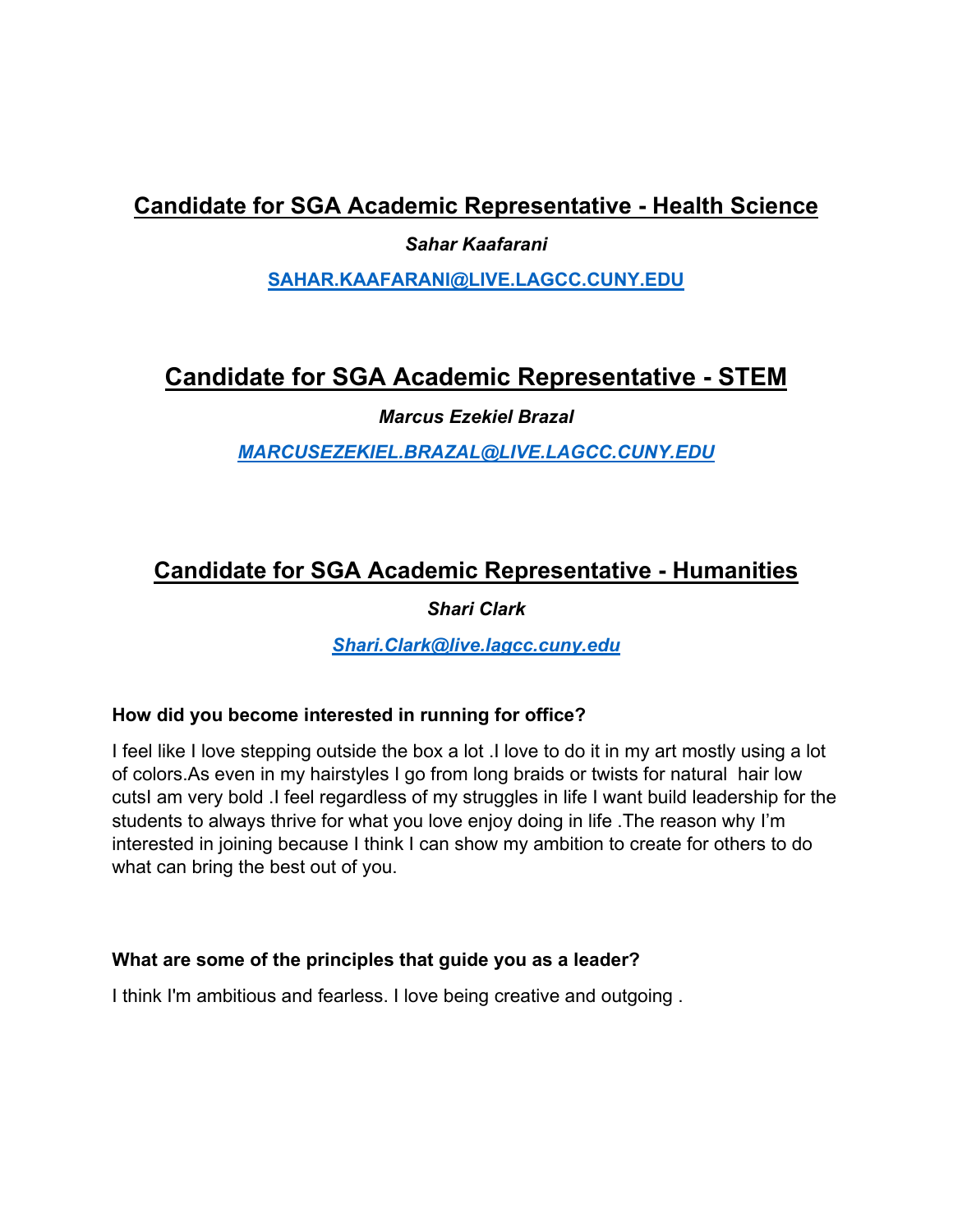#### **If elected, what is one issue that is important to students and how do you plan to address it in your role?**

I think one issue that is important to students is their academic barriers .The way I would address it in my role I'd create a comfortable space to meet other students and make personal academic connections.A space where students can create that motivation to know that if you need help it's okay to ask for it .We are all a family in diverse college majors that no matter what we can do it **.**

#### **Why should a student vote for you to represent them?**

I think a student should vote for me because my academic drive is inspiring and uplifting .I came a long way from 5 years ago tackling remedial .In addition being dismiss from school managing to take a college prep to get back in school .My passion was always art and modeling and even I had personal bumps but only academically I push through it all .

# **Candidate for SGA Academic Representative - ELA**

#### *Sarmin Sultana*

[sarmin.sultana@live.lagcc.cuny.edu](mailto:sarmin.sultana@live.lagcc.cuny.edu)

#### **How did you become interested in running for office?**

I heard about that by a college email after reading that I became interested.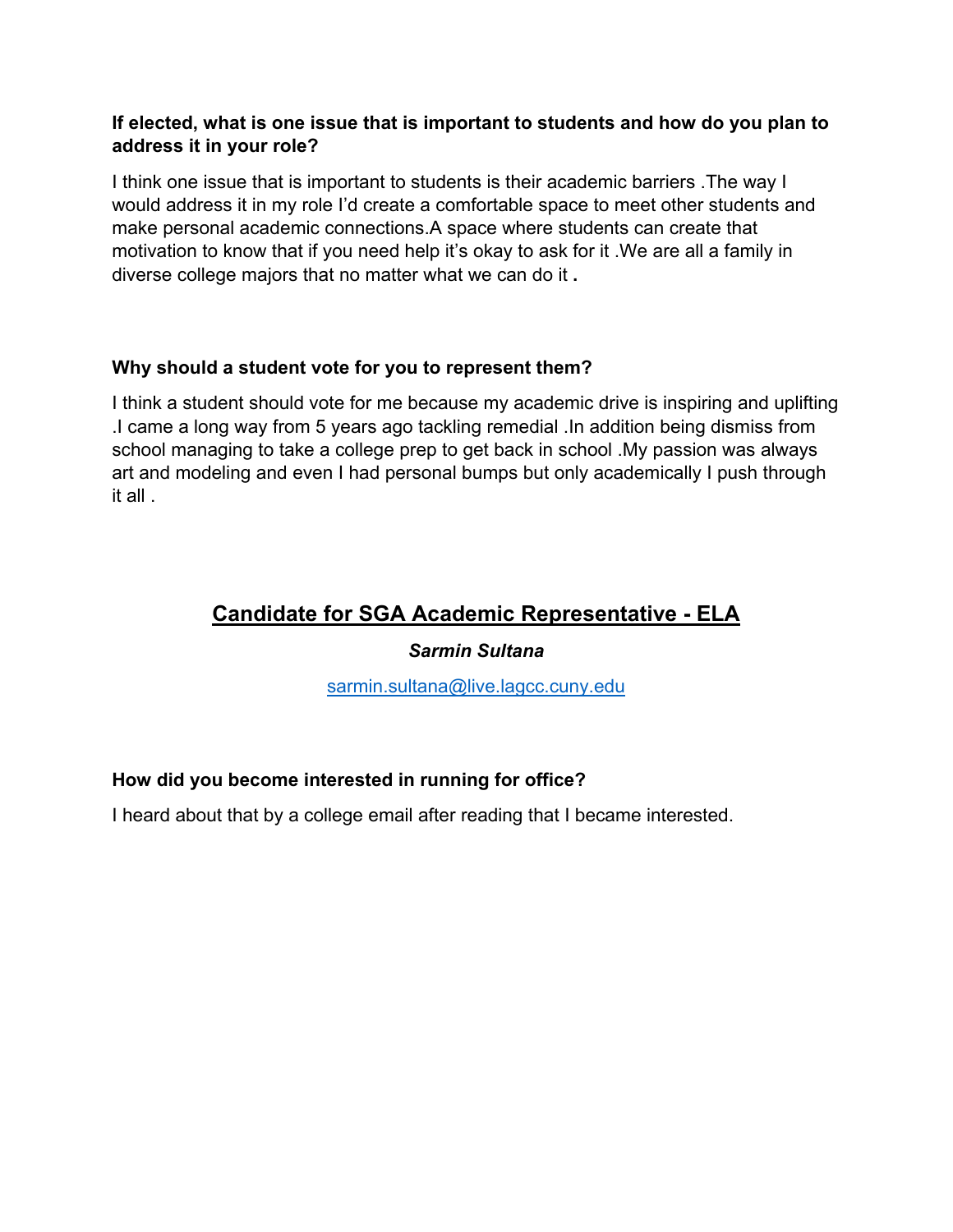# **FSDC**

#### *Jewel Prescott*

#### **[Jewel.prescott@live.lagcc.cuny.edu](mailto:Jewel.prescott@live.lagcc.cuny.edu)**

#### **How did you become interested in running for office?**

I've always loved to help my fellow classmates even though the pandemic was remotely, it felt really great to do so. When I saw that elections were coming up again, I was eager to apply to help out not only my fellow classmates but others who may need my assistance in anything and everything. A really rewarding experience awaits me.

Always wanted to give back in some way and knowing that there is an opportunity to do so through student government made me really excited to run.

#### **What are some of the principles that guide you as a leader?**

To always listen first before analyzing a situation to then find a solution, be true to yourself and never judge someone based on fictionalized thoughts/ideas.

Never judge a book by its cover, be true to yourself and be a great listener.

#### **If elected, what is one issue that is important to students and how do you plan to address it in your role?**

Getting more classes available to students at the school so they don't lose interest in lagcc. A Lot of people get deterred from this and want to either transfer or not finish at all. If we can assess the situation or even give them more options, then the enrollment rate and graduate rate would pick back up again.

To help students be more aware of how to navigate the system. Whether it's through getting permits to take classes throughout the CUNY system while here at lagcc to simply setting up meetings with their professors without fear.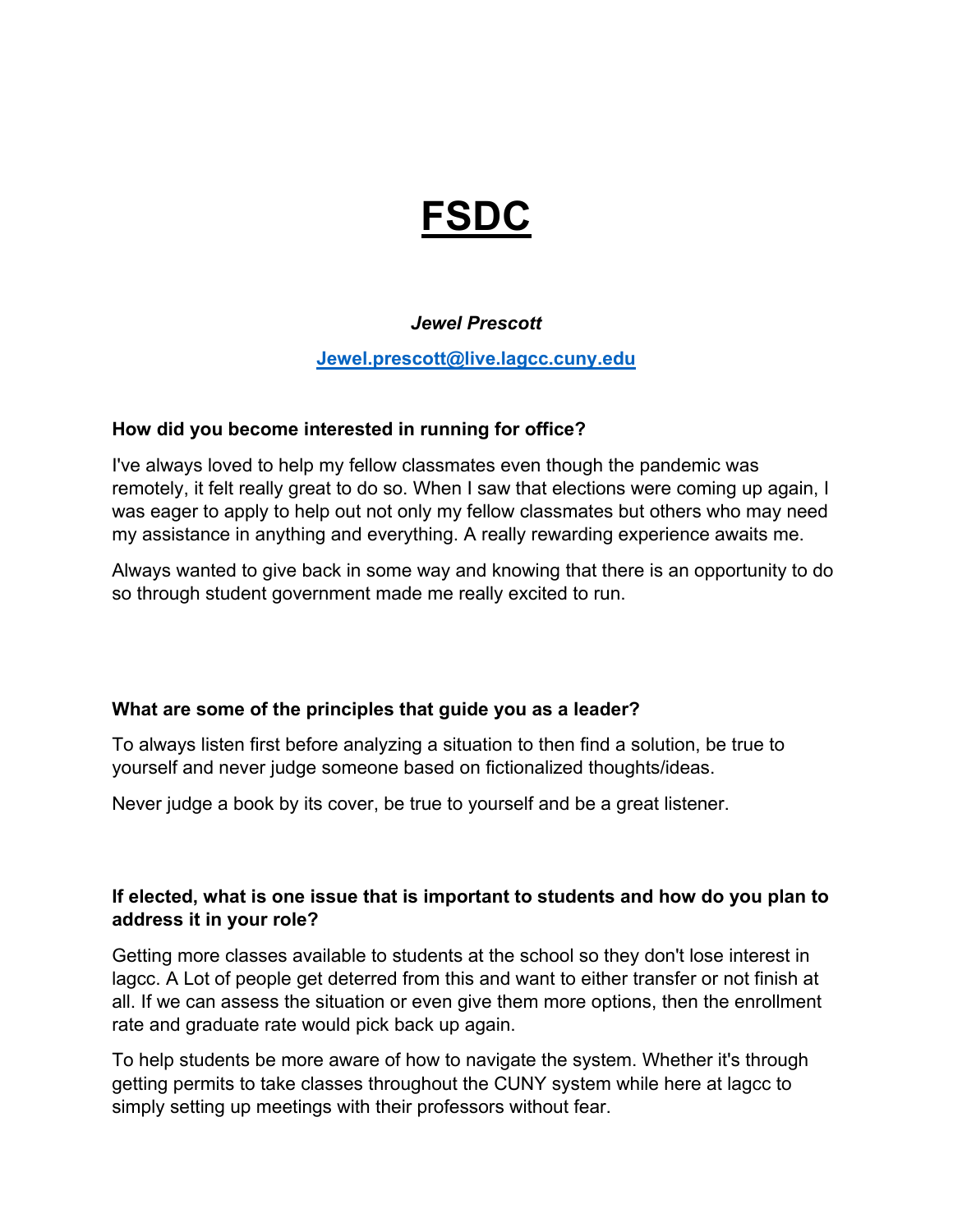#### **Why should a student vote for you to represent them?**

I am a seasoned student. I've come a long way in CUNY and knowing how to navigate through life and in school can definitely help those who may need that knowledge and skills to help them succeed. Not only here at LAGCC but life overall.

I am a seasoned student. I've come a long way and am still in the process of learning new things. With all the knowledge I've obtained over the years in CUNY and travels, I know I can help students in a variety of ways; confidence in being a lagcc student, life lessons as a student and knowing that we're all in this together, no one's bigger than the other...

#### *Ella Gommun*

#### **[ELLA.GOMMUN@LIVE.LAGCC.CUNY.EDU](mailto:ELLA.GOMMUN@LIVE.LAGCC.CUNY.EDU)**

#### **How did you become interested in running for office?**

Greetings everyone, as I am preparing myself to become a business leader I am trying to open myself to decisions making and interacting with public, I am running for office to give myself an opportunity to be more prepared to be a good leader since I will have to work closely with other office members in solving the challenges we will have to face during our mandate.

#### **What are some of the principles that guide you as a leader?**

I believe good listening is a must for good leadership.also, I as a leader will value diversity and self respect and commitment to hard work.

#### **If elected, what is one issue that is important to students and how do you plan to address it in your role?**

I believe every student wants a safe and clean study center.also not having to choose between attending school or working to pay your every bills is very important to me as student ,if I am elected, I will join the fight to make free tuition a reality for students who need it.also,since my concerns may not be the concern of every students and or the most important issues others have regarding their academic life, we will create a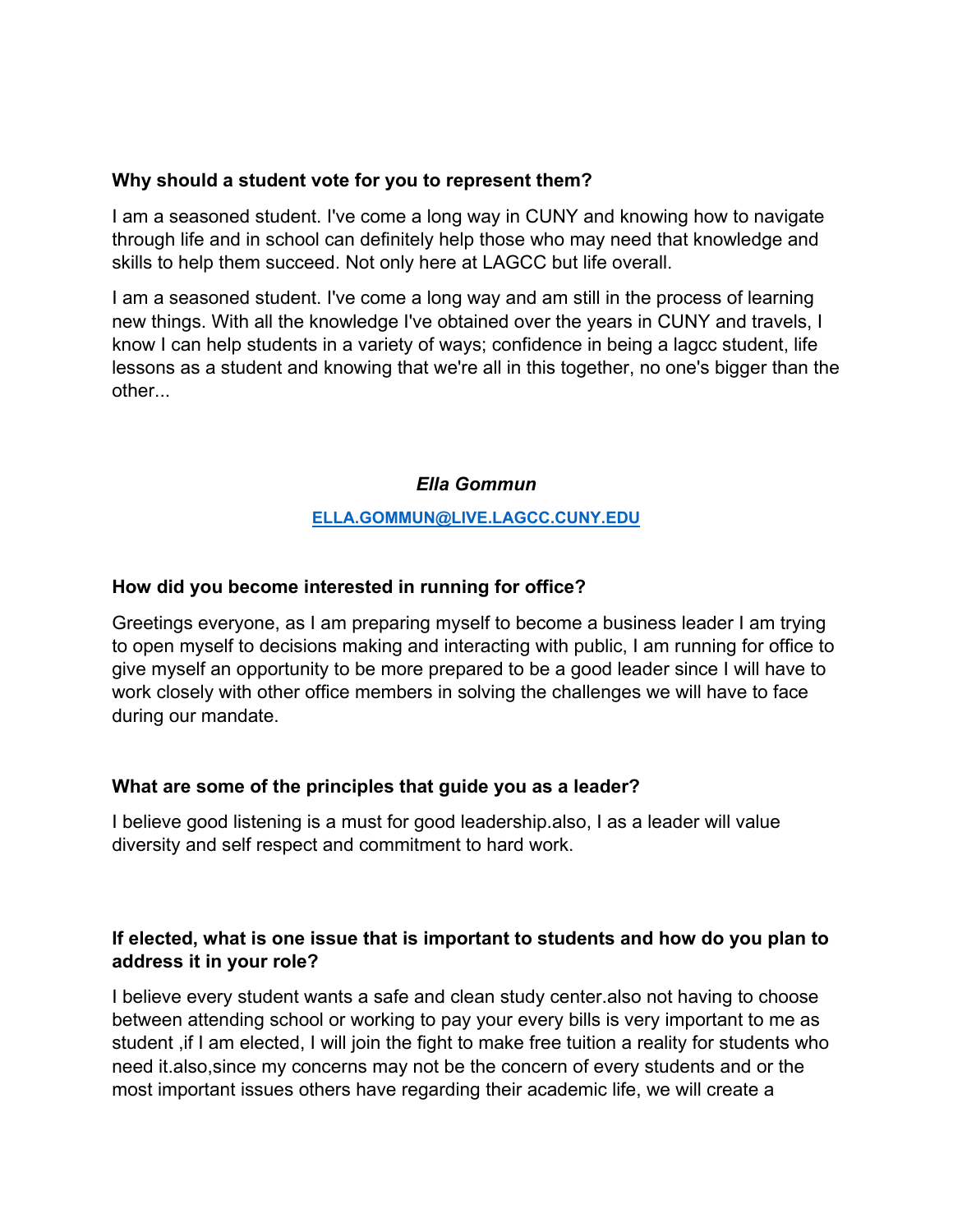platform where each of us will feel free to engage and communicate their needs and concern in a way that we can find solutions together for all.

#### **Why should a student vote for you to represent them?**

Voting for me will not be the best decision you ever made since I believe you already made a lot of great decisions so far. However if you vote for me I will do all my best to make the difference. I am a smart person and a compassionate person. I had a lot of downtime in my life but I never give up. I am ready to learn with you and ready to do what it takes to be a good leader. You vote for me or not,always remember that only you can do what will make you succeed,don't let difficulties stop you, go for your dreams and always dream big . Thank you.

## *John Bahia*

## **[JOHN.BAHIA@LIVE.LAGCC.CUNY.EDU](mailto:john.bahia@live.lagcc.cuny.edu)**

#### **How did you become interested in running for office?**

What interested me in running for office? I want to get involved in my school affairs and advocate the voice of my peers at LaGuardia Community College. I am very interested and willing to contribute my time and effort to my college's community so that we can instill better leadership that will represent the student body more accurately and demand better learning conditions for all students that attend LaGuardia Community College.

#### **What are some of the principles that guide you as a leader?**

I have the patience in my fellow students and the compassion to relate with the general student population on a personal level. I completely understand what the average student is going through especially during these harsh moments, and I am willing enough to always have an open mind to listen to the concerns and best interests of the students of LaGuardia Community College.

#### **If elected, what is one issue that is important to students and how do you plan to address it in your role?**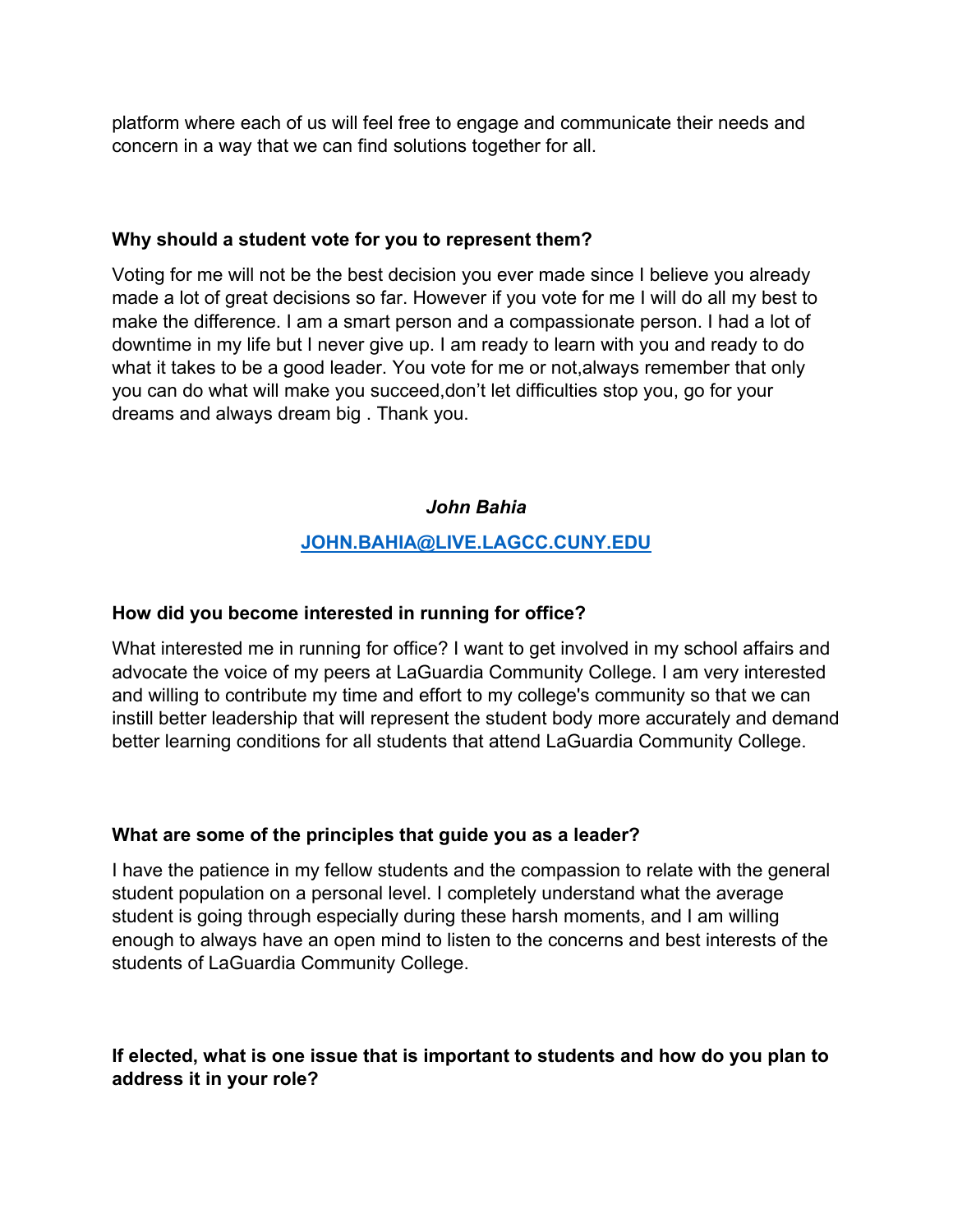There are many issues and things that we should work on as a collective union of students, especially for the people who get elected in the Student Government. When I'm elected, I am going to help further expand the knowledge of all the great opportunities and resources that students can take advantage of here at LaGuardia Community College. I am going to do that through better community outreach, cooperating and working with faculty and staff and by always being present and active in the school community. We must let students know about the opportunities that are there for them, and that they can achieve a lot with what we have here.

#### **Why should a student vote for you to represent them?**

My peers should vote for me because I believe that I am one of the most caring, dedicated, and willing to make LaGuardia Community College a better place to learn and get an education with dignity and respect. I have the experience and the right intentions to push for a better LaGuardia for all students. I will never stop fighting for my schoolmates, and I will listen to them. I will make a guarantee that, in the responsibility that will be instilled upon me, we will have a better LaGuardia than in the past years. My best interests in this race are of my peers and all their dreams and aspirations that they brought the first time they walked in to get a quality college education.

*Sahar Kaafarani* 

**[SAHAR.KAAFARANI@LIVE.LAGCC.CUNY.EDU](mailto:SAHAR.KAAFARANI@LIVE.LAGCC.CUNY.EDU)**

#### *Sarmin Sultana*

#### **[SARMIN.SULTANA@LIVE.LAGCC.CUNY.EDU](mailto:sarmin.sultana@live.lagcc.cuny.edu)**

#### **How did you become interested in running for office?**

I heard about that by college email after reading that i became interested.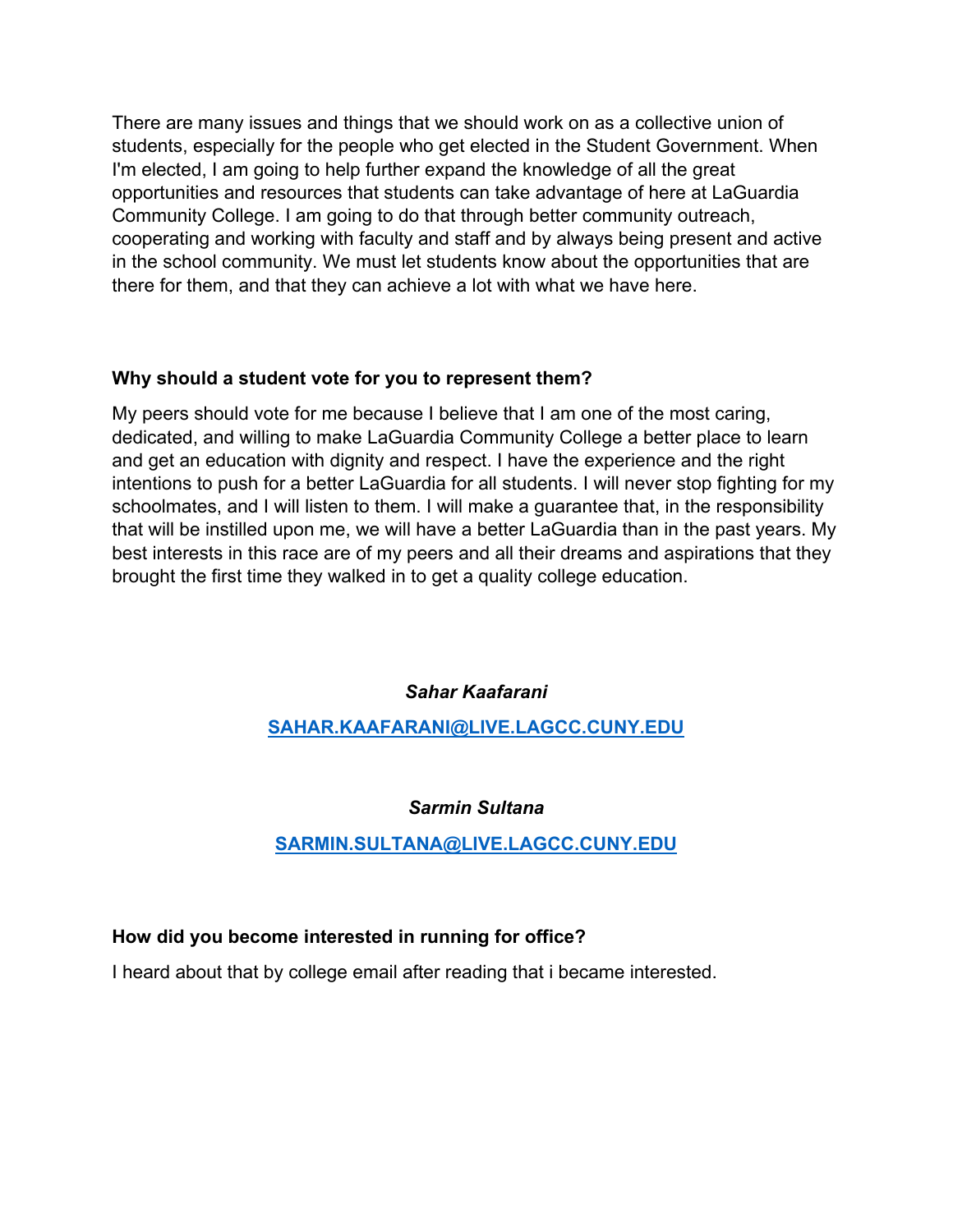#### *Afra Taher*

#### **[AFRA.TAHER@LIVE.LAGCC.CUNY.EDU](mailto:AFRA.TAHER@LIVE.LAGCC.CUNY.EDU)**

#### **How did you become interested in running for office?**

My name is Afra Fariha Taher. I arrived in the United States in 2021 and began my undergraduate studies in the Fall semester of 2021. I've always wanted to participate in campus activities to serve the students and the community. I am currently pursuing computer science in LAGCC. My objective is to encourage females in STEM, as well as anybody who is afraid of studying technology and Science. The position for which I am running is an excellent opportunity to encourage women. We can host a variety of events to show the increasing tech sectors and the present expansion of career areas in the technology industry. We can encourage everyone, especially females, who are less likely than males to pursue STEM fields. Another reason for my interest in this role is to help those who are hesitant to express themselves in front of others to gain selfconfidence. Many people want to say a lot but lack the courage to speak in front of a large group. I want my classmates, any new students, or anybody else to come to me and tell me about their concerns, and I will try to give them the greatest possible solution and build their confidence in doing or saying whatever they want. I will be honored if I get elected to run the office and get a chance to represent myself and work for this community.

#### **What are some of the principles that guide you as a leader?**

A leader, in my opinion, should have a strong point of view and constantly believe that what is good for everyone is right. I've always had faith in myself. Before I do anything, I give it a lot of thought. I strive to respect everyone's viewpoint, and if I ever become a leader, I feel I will do what everyone agrees on. I've always completed tasks on time, and taking responsibility is one of the leadership principles that I follow. One of the key requirements for effective leadership is motivation. I enjoy motivating and encouraging others. Planning is another key concept of leadership. There should be planning before working in a group or for others. I've always followed a routine that allows me to work efficiently. Also, I feel that for a leader, scheduling is always the best option.

#### **If elected, what is one issue that is important to students and how do you plan to address it in your role?**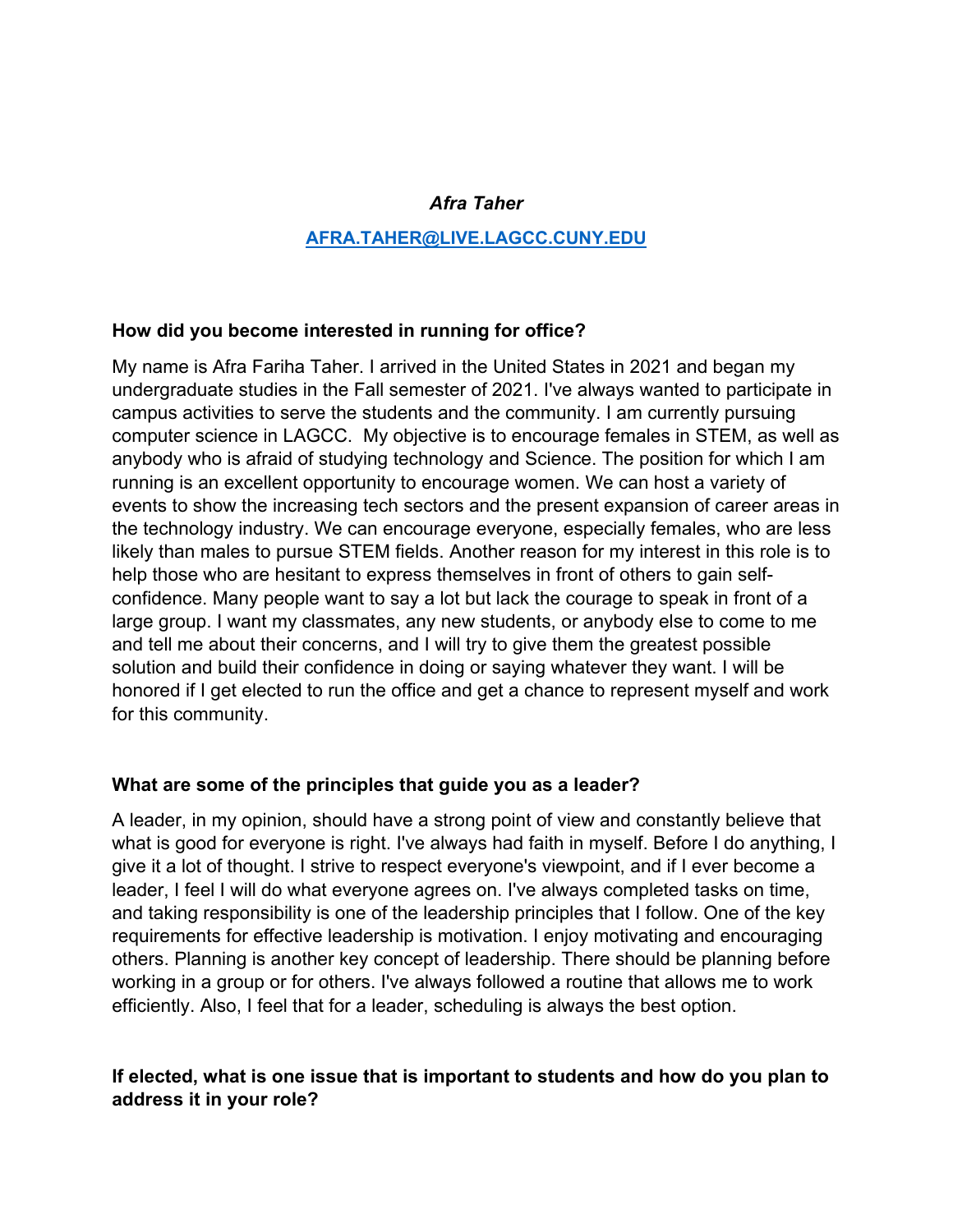The position I am running for election is SGA Event and Program Coordinator. There will be different events that will be occurring in future. One of the most pressing concerns I feel the students have is a program or event that is in sync with the latest. According to today's students, they always want a program that isn't boring and that they can enjoy. Regarding my role If I am chosen for any program, I would want to arrange any event with my team based on the preferences of the students and how they would enjoy the event. Because, at the end of the day, when we design an event, it is always for the students, and it should be something that everyone enjoys. I will attempt to arrange everything in such a manner that everyone will appreciate and enjoy it, from the youngest to the oldest.

#### **Why should a student vote for you to represent them?**

I am a highly social person who is also extremely dedicated to my work. If students vote for me, I will do everything I can to assist them. I am a trustworthy individual that strives for perfection in all I do. As a result, students, team members, and seniors can count on me. I am a forward-thinking individual that believes in achieving self-sufficiency and a happy life by hard effort. Anyone who knows me well understands how attentively I work. I am a hard worker with a positive mindset. That's all I have to say about myself, and I'm crossing my fingers that I'll be chosen, but students should absolutely vote for the candidate they believe would be best for them.

#### *Syed Washeed*

# **[SYED.WAHEED@LIVE.LAGCC.CUNY.EDU](mailto:SYED.WAHEED@LIVE.LAGCC.CUNY.EDU)**

#### **How did you become interested in running for office?**

I'm very interested in running for office because I've always been very passionate about helping others, solving problems and managing my own duties and responsibilities. I achieve a very unique sense of accomplishment and contentment whenever I have been able to successfully help someone in need or have been able to find solutions to problems as they arose. I see this as the perfect opportunity to help the students, the college, and the other members of SGA and utilize my own leadership skills.

#### **What are some of the principles that guide you as a leader?**

The principles that guide me as a leader are quite frankly, the principles that guide me as an elder brother, a son who must take responsibility for his family and to be a friend in need. Some of them are - Being a listener. Respecting everyone; Even the ones who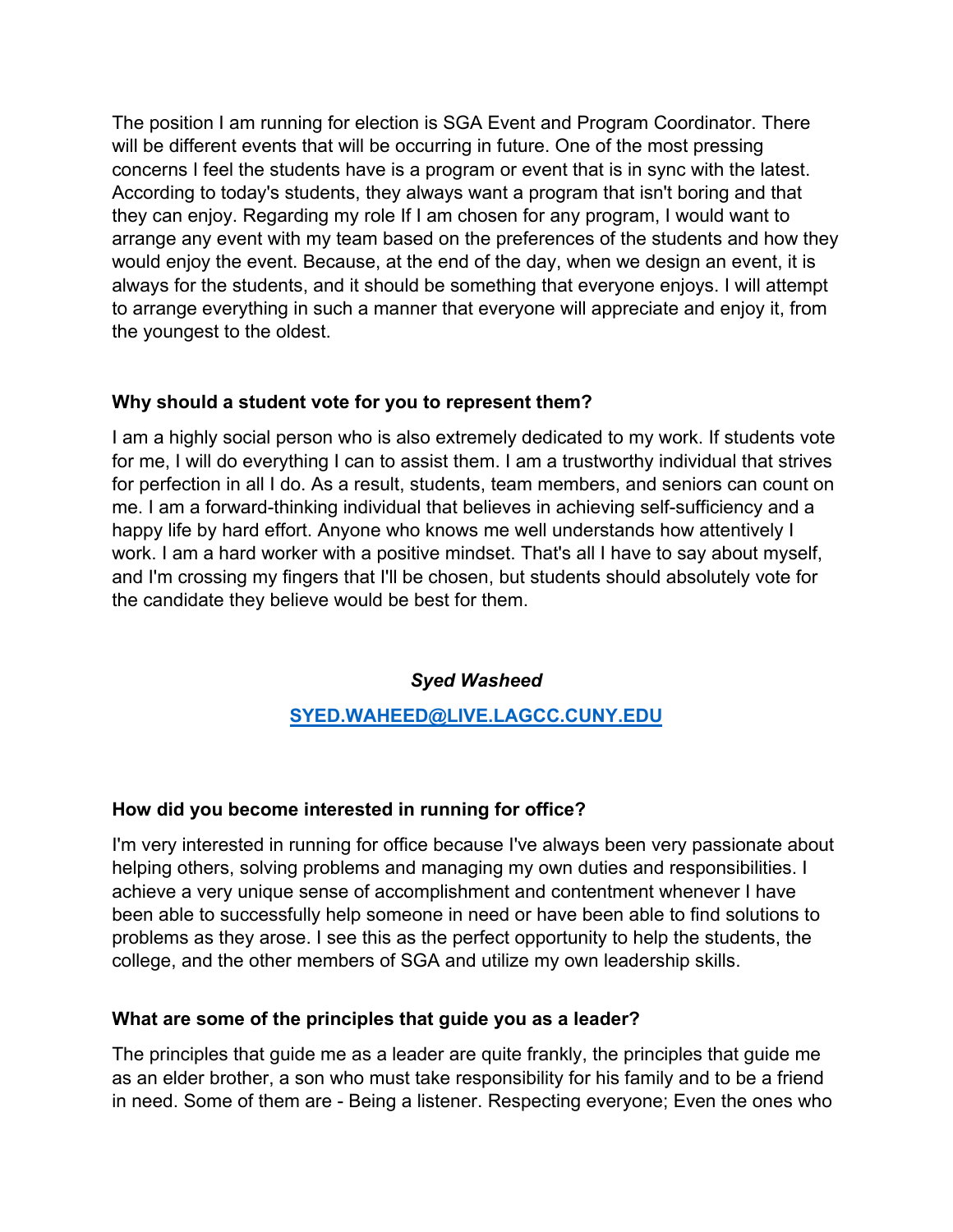may not agree with me. Self-awareness and consistently learning from mistakes. Seeking and taking responsibilities. Passion and Motivation.

#### **If elected, what is one issue that is important to students and how do you plan to address it in your role?**

I've come across many students who are interested in being involved in campus life whether it be through club activities, social events and the honors program but somehow found the process to be daunting and ended up never taking the initiative. I want to address the issue through making the information regarding all resources available to students simplified and providing guidance through events, since building a sense of community is very important among students.

#### **Why should a student vote for you to represent them?**

I always strive to be empathetic, helpful and a person who can provide guidance and take responsibility. As Ben Parker says, "With great power, comes great responsibility"; I may not have Spiderman abilities, but I am confident in the ones I have and have always managed to carry out the responsibilities bestowed upon me. Furthermore, the people who know me in my personal, social, student or career life describe me as a person who would always be available for anyone who might need help and someone who makes sure that none of his duties are left unattended.

#### *Lucia Chavira*

**[LUCIA.CHAVIRA@LIVE.LAGCC.CUNY.EDU](mailto:LUCIA.CHAVIRA@LIVE.LAGCC.CUNY.EDU)**

# **How did you become interested in running for office?**

On the first day of enrolling at LaGuardia this Fall. I became interested in Student Government. The position of event and program coordinator has always been an integral part of my identity. Throughout junior high and high school, I served as a member of the student government. In this role, I oversaw many projects dealing with increasing school spirit through assembly activities. In retrospect, it is important to demonstrate a proactive leadership style as well as to listen to the needs of the students. Taking on the task of running for office is both an energetic and enjoyable way to improve the self. Being a part of LaGuardia's Student Government will not only allow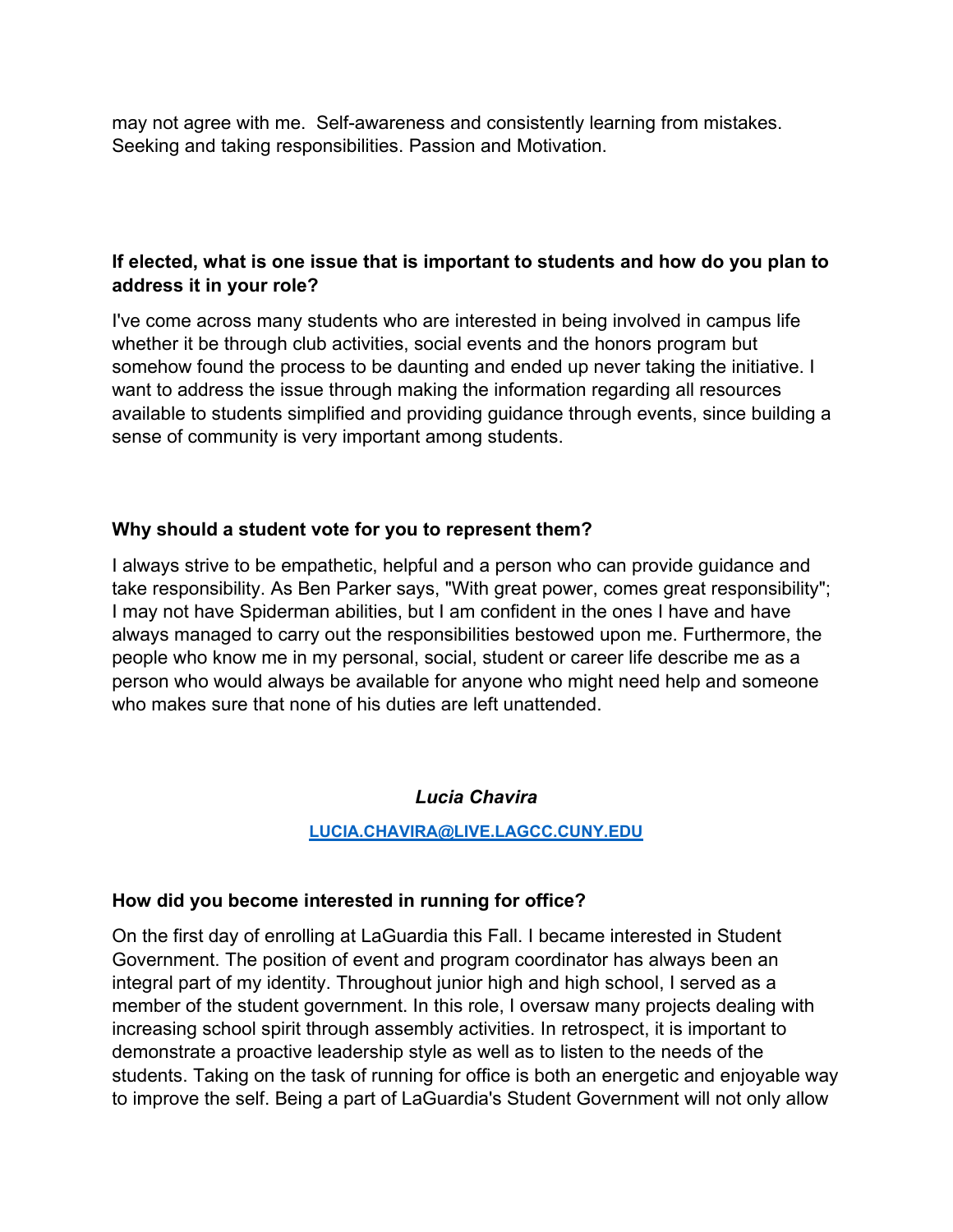me to grow, but it will promote change. In running for the position of Events and Program Coordinator, I hope to bring attention to and encourage student involvement in programs that have the objective of improving our campus and its surrounding environment.

#### **What are some of the principles that guide you as a leader?**

A good set of values and principles are essential for the composition of becoming a great leader! The principles of courage, empathy, effective communication and a desire for personal growth have provided me with the ability to thrive in a complex and challenging world. As a student, I long to be a voice for change through student government. The ability to use courage and empathy to implement change is vital for effective communication and personal growth. My experience as a leader in my high school's student government led me to be proactive and taught me how to effectively communicate with my peers. Taking the time to listen to and acknowledge student concerns will facilitate proactive change. An important part of the student government's function is to proactively identify and prevent potential problems. Due to my unique position in my family as an identical twin and as a sister of four, I am able to recognize and be proactive at problem-solving. My role as a sister of four, and more importantly as an identical twin, has enabled me to recognize and respect a diverse range of challenges.

## **If elected, what is one issue that is important to students and how do you plan to address it in your role?**

School spirit at LaGuardia is a top concern for students today. Several students have shared concerns regarding the lack of school spirit throughout the campus. Currently, there is little to no school spirit - the hallways at LaGuardia are devoid of energy, and feel as if we are all commuter students without any connection to campus. Increasing school spirit will catapult an increase in grades and attendance. Increasing student activities through events and interactive programs will in fact reduce the dropout rate. As an Event and Program Coordinator, I aim to create events that will bring students closer together, and thus foster a greater school spirit.

#### **Why should a student vote for you to represent them?**

A vote for me is a vote for community, self belonging, and school spirit.

Students who exhibit school spirit, go beyond supporting their school. They do better academically, are more socially and civically engaged, and are therefore generally happier. The task of representing a student body without a sense of campus will pose challenges, but it is these very challenges that I am honored to undertake.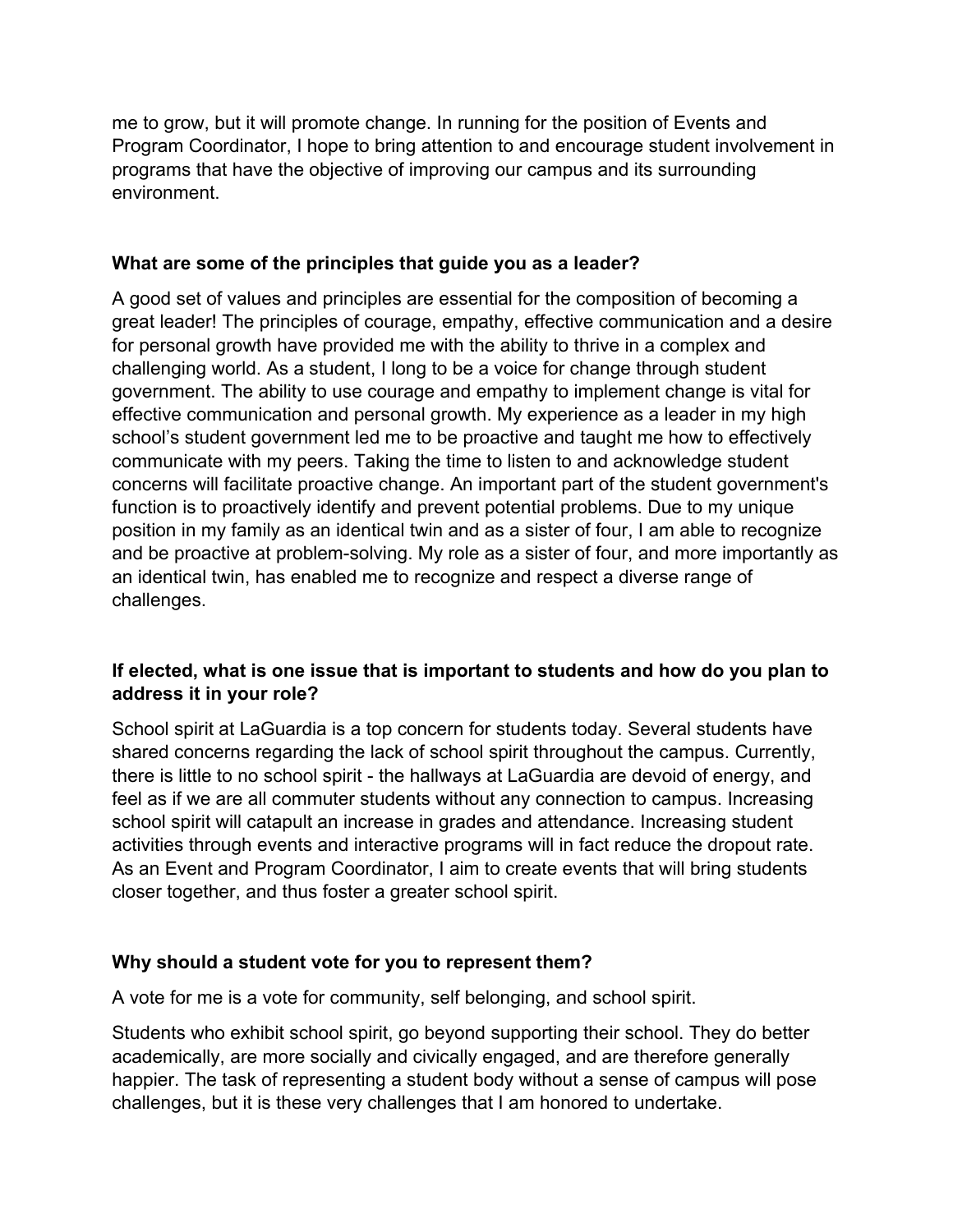#### *JoongWook (Ryan) Jhin*

#### **[JONGWOOK.JHIN@LIVE.LAGCC.CUNY.EDU](mailto:JONGWOOK.JHIN@LIVE.LAGCC.CUNY.EDU)**

#### **How did you become interested in running for office?**

As an aspiring accounting student, I recognize the role of Treasurer fits perfectly for me. My goal is to become the best auditor of one of the Big 4 accounting firms in the city. I dream of normalizing personal finance in elementary school in South Korea through this goal. I want to contribute my finance and technical skills to our LaGuardia students. This role will be my first step to getting to my next destination.

#### **What are some of the principles that guide you as a leader?**

The buck stops here. A leader takes responsibility when nobody takes or finishes it. Whenever I led teams or trainees when I was a special marine force recon, swimming instructor, and personal trainer, I always took responsibility for the results and my members' mistakes. Only in that way could my team try again by themselves and move forward. I have trained myself to implement that principle in life. It has made me always set the complete goal, not half of it with compromising. Dare to do more. A leader shows grace under pressure.

The man who dares to do a little more than his thought always brings more results for the majority. The leader should show courage to help others regardless of his condition. And this principle suits perfectly for me because I always think about the community first instead of thinking only of my role. After all, serving the community benefits me. Martin Luther King once said, ""You don't have to have a college degree to serve. You don't have to make your subject and verb agree to serve. You only need a heart full of grace. A soul generated by love."" Let me serve you with my courage and power of execution. Courage makes grace under pressure.

#### **If elected, what is one issue that is important to students and how do you plan to address it in your role?**

Transparency. Students want to know how their money is allocated. As a Treasurer, I want to make sure our budget, which consists of students' tuition, becomes transparent. I can do that efficiently with my technical and financial accounting skills. I believe this transparency in managing the college's finances leads to student engagement in various school events. Even though I have become a Treasurer, I am also one of the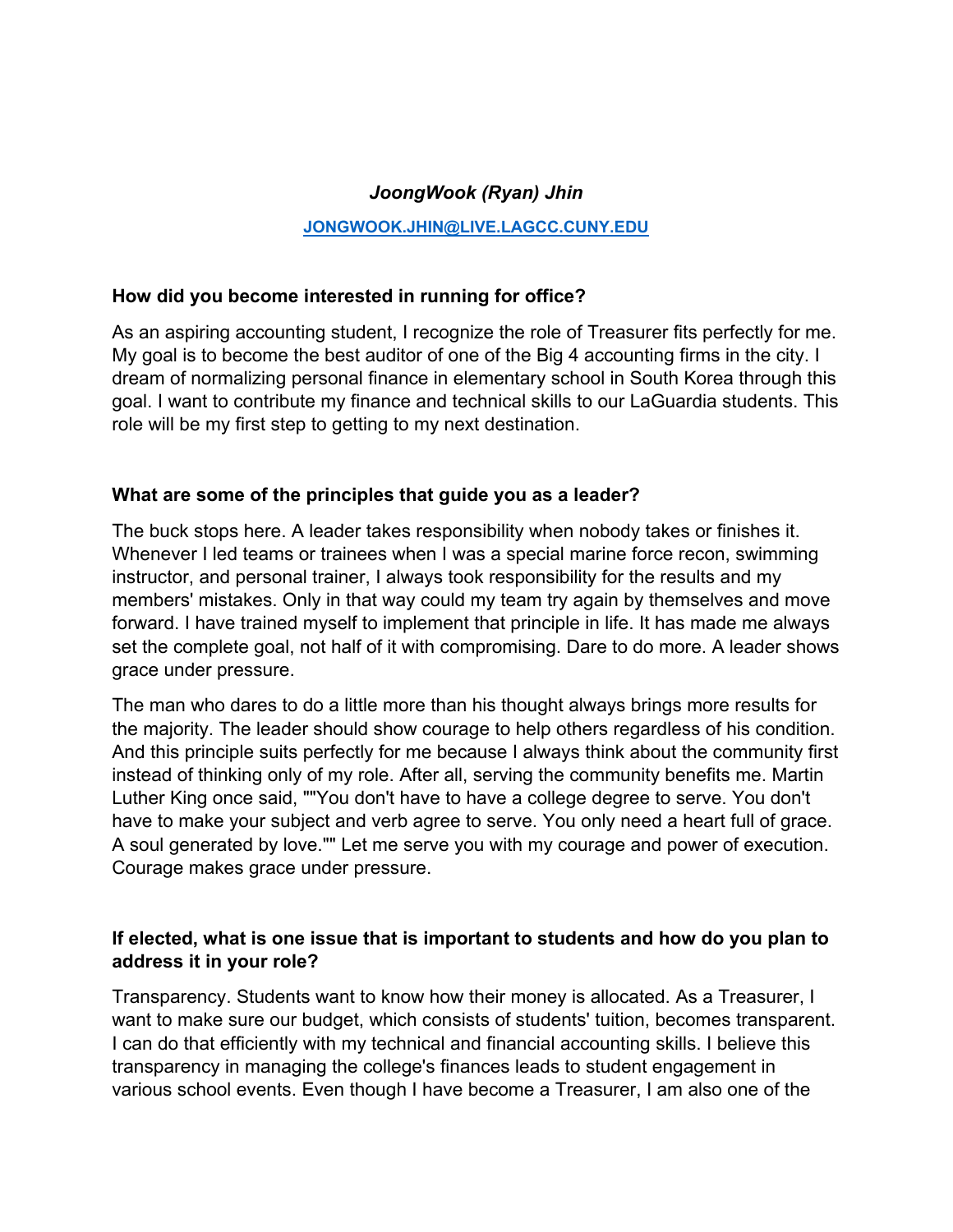SGA members. As an officer of student government members, I have a duty to encourage students to participate in our school's activities and events because students make a school. Of course, I'm fully aware of skepticism of participation in school. I am aware of it because I also felt the school did not really care for us. To increase the involvement of students, I will prioritize improving the quality of events. Participating in one hour's worth of school events should bring triple the reward of their initial thought. If the quality of the event improves with marketing quality, students notice the value and popularity. Let's create events that produce real value so that we all can engage and enjoy them!

#### **Why should a student vote for you to represent them?**

My life goal and career goal are perfectly aligned with this role. I will show you execution and leadership power with finance and technical skills. I have enormous confidence that I can boost our college budget's transparency, speed, and efficiency. In addition, I can lead students to engage in our college events by improving the quality, meaning, and value of our events with the president and other SGA members.

## *Dany Minaya*

# **[DANY.MINAYA@LIVE.LAGCC.CUNY.EDU](mailto:DANY.MINAYA@LIVE.LAGCC.CUNY.EDU)**

#### **How did you become interested in running for office?**

I felt I could make a serious difference in helping student voices be known, and help facilitate a stronger community at LaGuardia. I want to do more to bring students together.

#### **What are some of the principles that guide you as a leader?**

To be mindful that others have an experience as real and vivid as my own.

#### **If elected, what is one issue that is important to students and how do you plan to address it in your role?**

I'm sure this is an issue many students are talking about in their elections, but it's only because it's such a prominent issue here, which is the lack of any social community in Laguardia and wanting to improve upon that. I also plan on giving the students here resources to help in their transfer process and integrating those resources with new and improved ways for students to socialize.